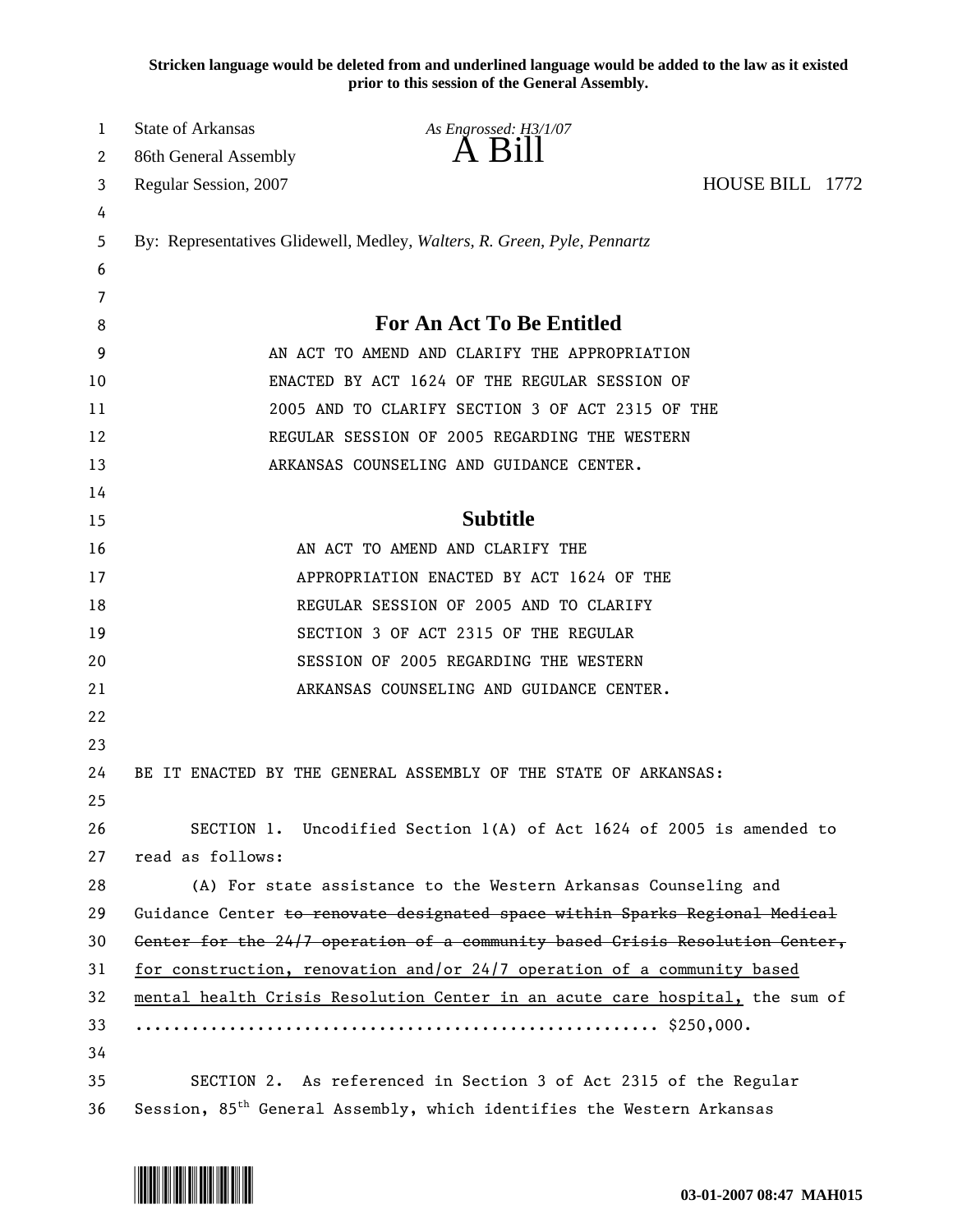1 Counseling and Guidance Center project as being for the Regional Medical 2 Center, shall instead be deemed to be for construction, renovation and/or 3 24/7 operation of a community based mental health Crisis Resolution Center in 4 an acute care hospital.

6 SECTION 3. SPECIAL LANGUAGE. NOT TO BE INCORPORATED INTO THE ARKANSAS 7 CODE NOR PUBLISHED SEPARATELY AS SPECIAL, LOCAL AND TEMPORARY LAW. WESTERN 8 ARKANSAS COUNSELING AND GUIDANCE CENTER. It is the intent that if the 9 appropriation provided in subsection (A) in Section 1 of this Act is not 10 needed by the Western Arkansas Counseling and Guidance Center for the 11 renovation and/or 24/7 operation of a community based mental health Crisis 12 Resolution Center in an acute care hospital located in Fort Smith, Arkansas, 13 that it shall be utilized by the Western Arkansas Counseling and Guidance 14 Center for the renovation and/or 24/7 operation of a community based mental 15 health Crisis Resolution Center in an acute care hospital established within 16 a fifty (50) mile radius of the greater Fort Smith, Arkansas area. The 17 Western Arkansas Counseling and Guidance Center shall report to the Arkansas 18 Legislative Council or Joint Budget Committee by July 1, 2007 if the 19 appropriation provided in subsection (A) in section 1 of this Act is needed 20 for the renovation and/or 24/7 operation of a community based mental health 21 Crisis Resolution Center in an acute care hospital located in Fort Smith, 22 Arkansas, or the renovation and/or 24/7 operation of a community based mental 23 health Crisis Resolution Center in an acute care hospital established within 24 a fifty (50) mile radius of the greater Fort Smith, Arkansas area.

25

5

26 SECTION 4. DISBURSEMENT CONTROLS. (A) No contract may be awarded nor 27 obligations otherwise incurred in relation to the project or projects 28 described herein in excess of the State Treasury funds actually available 29 therefor as provided by law. Provided, however, that institutions and 30 agencies listed herein shall have the authority to accept and use grants and 31 donations including Federal funds, and to use its unobligated cash income or 32 funds, or both available to it, for the purpose of supplementing the State 33 Treasury funds for financing the entire costs of the project or projects 34 enumerated herein. Provided further, that the appropriations and funds 35 otherwise provided by the General Assembly for Maintenance and General 36 Operations of the agency or institutions receiving appropriation herein shall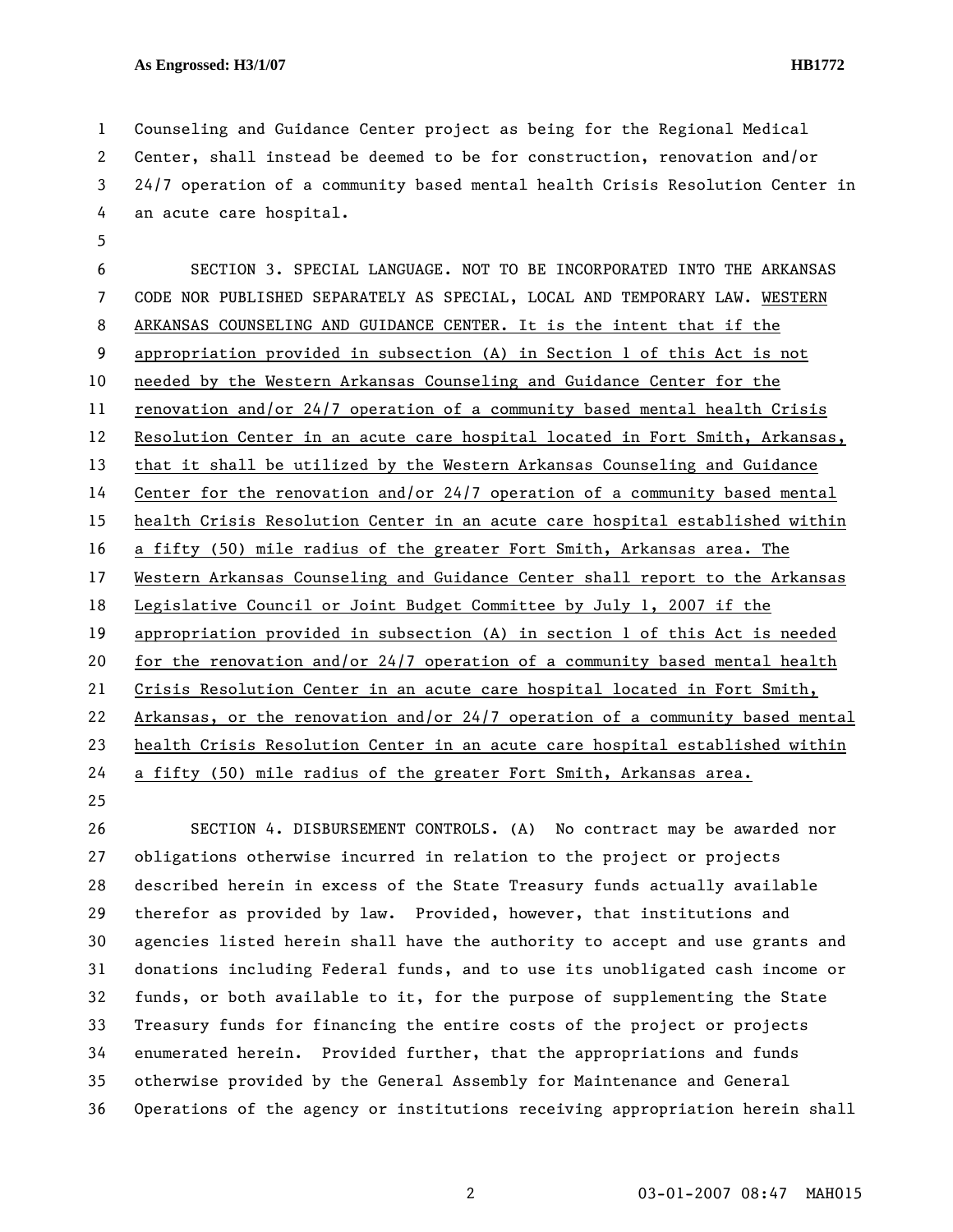1 not be used for any of the purposes as appropriated in this act.

2 (B) The restrictions of any applicable provisions of the State 3 Purchasing Law, the General Accounting and Budgetary Procedures Law, the 4 Revenue Stabilization Law and any other applicable fiscal control laws of 5 this State and regulations promulgated by the Department of Finance and 6 Administration, as authorized by law, shall be strictly complied with in 7 disbursement of any funds provided by this act unless specifically provided 8 otherwise by law.

9

10 SECTION 5. LEGISLATIVE INTENT. It is the intent of the General 11 Assembly that any funds disbursed under the authority of the appropriations 12 contained in this act shall be in compliance with the stated reasons for 13 which this act was adopted, as evidenced by the Agency Requests, Executive 14 Recommendations and Legislative Recommendations contained in the budget 15 manuals prepared by the Department of Finance and Administration, letters, or 16 summarized oral testimony in the official minutes of the Arkansas Legislative 17 Council or Joint Budget Committee which relate to its passage and adoption. 18

19 SECTION 6. EMERGENCY CLAUSE. It is found and determined by the General 20 Assembly of the State of Arkansas that Act 1624 of 2005 enacted an 21 appropriation to provide funding for the Western Arkansas Counseling and 22 Guidance Center for the 24/7 operation of a community based Crisis Resolution 23 Center and Act 2315 of the Regular Session of 2005 authorized funding for 24 that purpose; that due to a change in circumstances, the need has arisen at 25 the Western Arkansas Counseling and Guidance Center for a community based 26 mental health Crisis Resolution Center; that to provide funding for this 27 purpose, the passage of this act is necessary. Therefore, and emergency is 28 declared to exist and this act being immediately necessary for the 29 preservation of the public peace, health, and safety shall become effective 30 on: 31 (1) The date of its approval by the Governor; 32 (2) If the bill is neither approved nor vetoed by the Governor, the 33 expiration of the period of time during which the Governor may veto the bill; 34 or 35 (3) If the bill is vetoed by the Governor and the veto is overridden, 36 the date the last house overrides the veto.